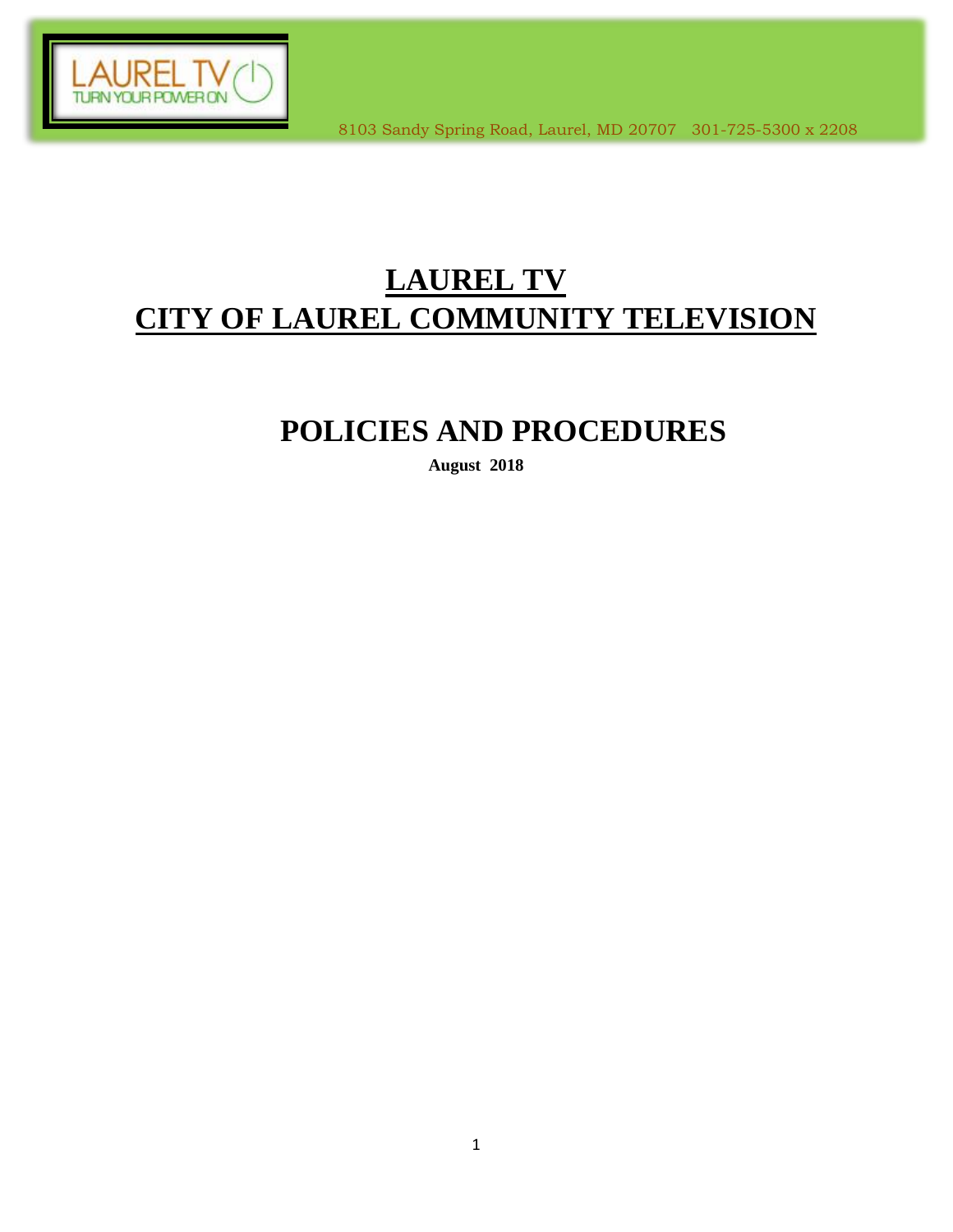

# **TABLE OF CONTENTS**

|                  | <b>INTRODUCTION</b>                       |    |  |
|------------------|-------------------------------------------|----|--|
|                  |                                           |    |  |
|                  |                                           |    |  |
|                  |                                           |    |  |
| 1.               |                                           |    |  |
| $\overline{2}$ . |                                           |    |  |
|                  | 3. Volunteer                              |    |  |
|                  |                                           |    |  |
|                  | 5. Producers' Responsibilities for guests |    |  |
|                  |                                           |    |  |
| 1.               |                                           |    |  |
| 2.               |                                           |    |  |
| 3.               |                                           |    |  |
| 4.               |                                           |    |  |
| 5.               |                                           |    |  |
| 6.               |                                           |    |  |
| 7.               |                                           |    |  |
| 8.               |                                           |    |  |
| 9.               |                                           |    |  |
|                  |                                           |    |  |
|                  |                                           |    |  |
|                  |                                           |    |  |
|                  |                                           |    |  |
|                  |                                           |    |  |
|                  |                                           |    |  |
|                  |                                           |    |  |
|                  |                                           | 13 |  |
|                  |                                           |    |  |
|                  |                                           |    |  |
| 1.               |                                           |    |  |
| 2.               |                                           |    |  |
| 3.               |                                           |    |  |
| 4.               |                                           |    |  |
| 5.               |                                           |    |  |
|                  |                                           |    |  |
| 6.               |                                           |    |  |
|                  | <b>MISCELLANEOUS</b>                      |    |  |
|                  |                                           |    |  |
|                  |                                           |    |  |
|                  |                                           |    |  |
|                  |                                           |    |  |
|                  |                                           |    |  |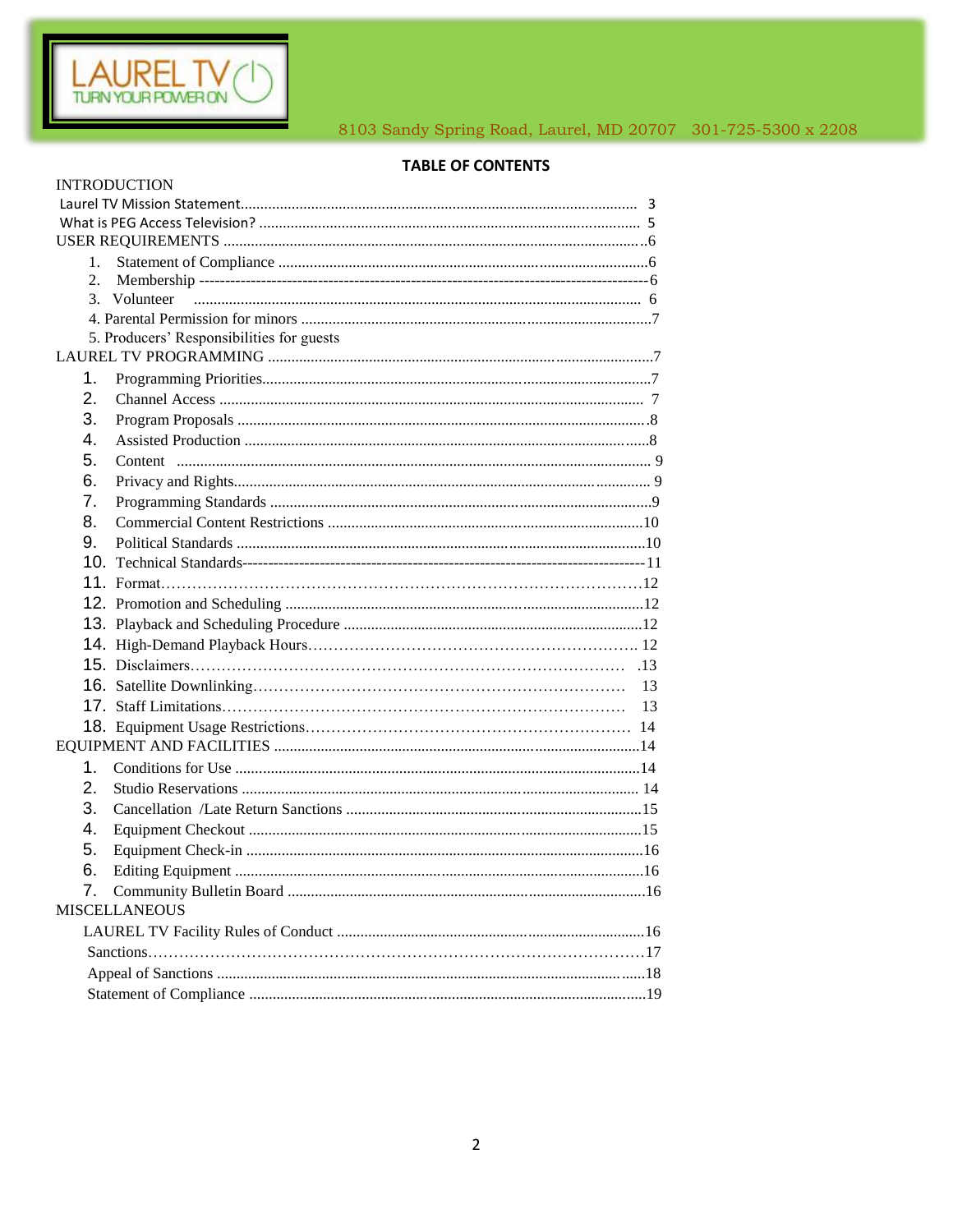## **LAUREL TV MISSION STATEMENT**

 Laurel TV ( LTV) is a Public, Education, and Government (PEG) access television station offering community members, non-profit organizations, educational institutions and City agencies the tools and training to produce their own programs for airing on local cable access television in the City of Laurel, Maryland. We support the First Amendment of the United States Constitution, without bias or prejudice.

 (LTV) has these Policies and Procedures to ensure the safety and security of our volunteers, equipment and studio. LTV wishes to ensure that the Station and all of its contents will be properly handled and cared for before, during, and after a shoot. Every volunteer shall abide by these Policies and Procedures so that all may have a safe and pleasant experience, as well as a professional space within which to work.

#### **Our mission is to:**

Promote lifelong learning through the creation, production and cable casting of programs that are aimed at the preservation, development and enhancement of the diversity of thought, culture and heritage of Laurel.

Facilitate communication through electronic media technology for community empowerment.

Increase civic participation in the democratic process by promoting an understanding of the use of electronic media.

#### **To this end Laurel TV shall:**

Maintain those cable channels dedicated to PEG use in a manner that is free of censorship except as necessary to comply with State or Federal law.

Provide a range of resources for program production for the users of these channels.

Develop and enforce such rules and policies that will ensure equitable access to these channels and production with applicable State or Federal laws.

#### **In support of this mission, Laurel TV is committed to the following goals:**

 Establishing a broad base of community understanding, support, and involvement in PEG access television.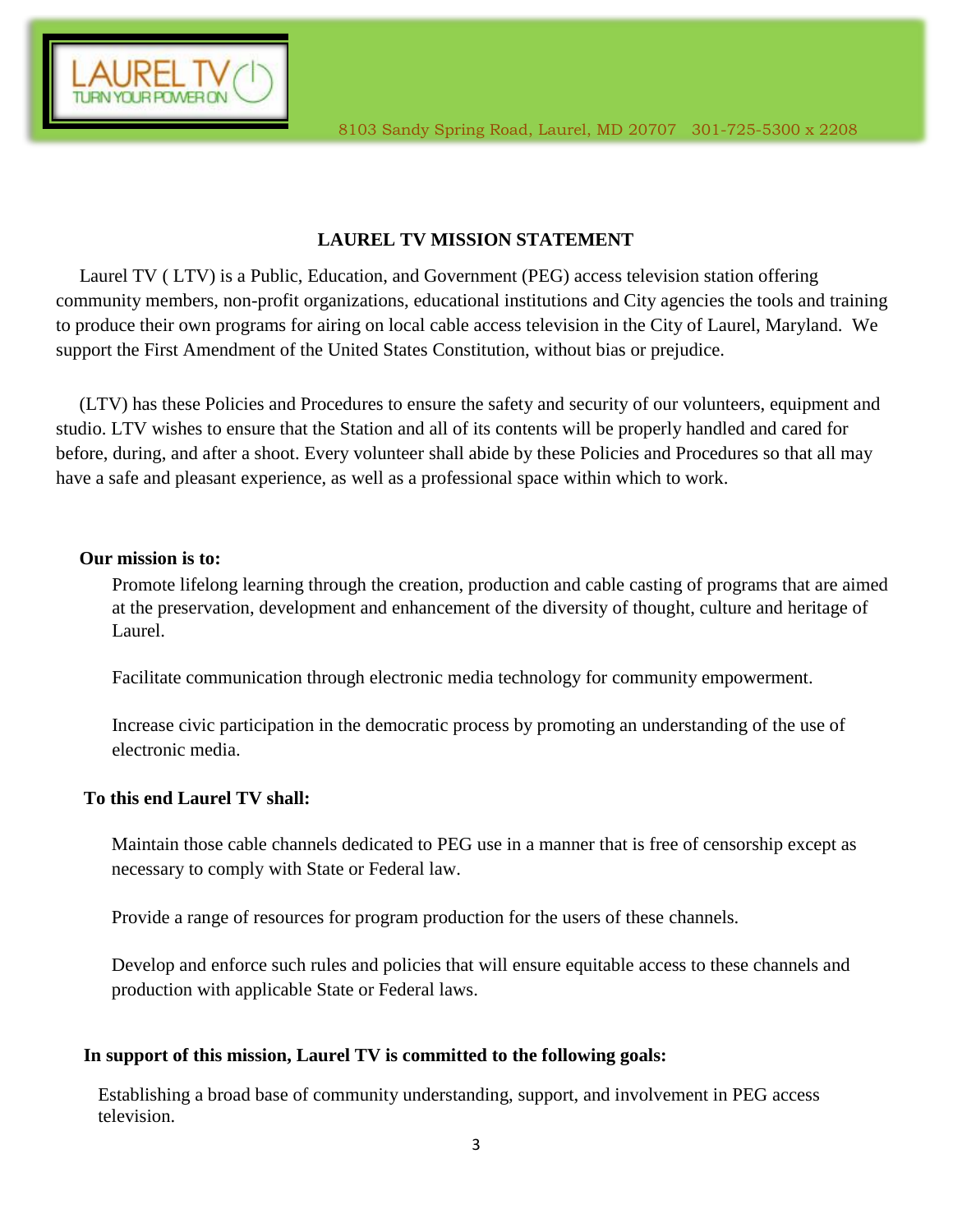

Providing information, instruction, and resources to ensure the effective use of the access channel(s).

 Assessing community response to programming on the channel(s), to ascertain areas of need and aid in the implementation of additional programming.

 Providing sound management and financial strategies to ensure continued community access to, and use of the access channel(s) in the years to come.

 Participating in the development of further community uses of telecommunication technology throughout Laurel.

 Working cooperatively with other similar organizations locally, regionally and nationally to promote and develop meaningful community uses of the cable access channel.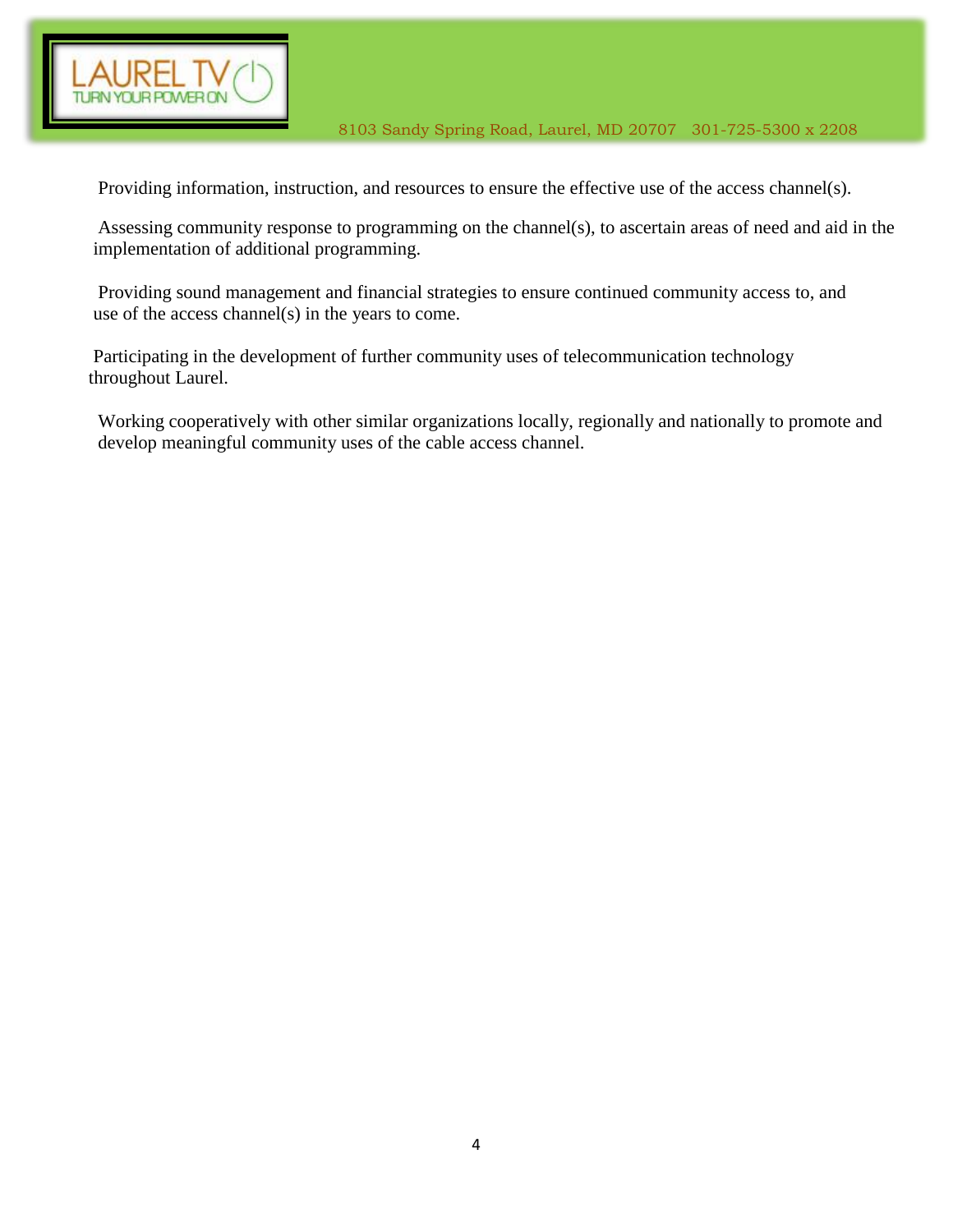

## **WHAT IS PEG ACCESS TELEVISION?**

 PEG television, often referred to as Community Access or Public Access television, exists in many communities around the country as a way of allowing the residents of a community the ability to use the local cable television system to reach out and communicate with their fellow citizens on subjects of local interest.

 Depending on resources, PEG media centers often provide equipment, technical training and cable time to members of the local community. And although Federal law does not require the local cable operators to provide PEG access channels, franchising authorities such as cities and counties, may legally require PEG access as a part of the cable franchise, the local cable operator provides one or more dedicated PEG channels as a condition to receiving the cable television franchise.

 Essentially, a cable TV company secures the right to do business in a community and to use the public rights-of-way to place cables and equipment, and in exchange compensates the community with franchise fees paid to the local government. Some of these fees may go directly or indirectly to the PEG access television facilities. The City franchise agreement requires that the cable operator provide more PEG access channel, Laurel TV.

 PEG Access television differs from commercial television in many ways. In PEG access television there is no editorial control of content, no ratings, and no advertising. In commercial broadcast television, programming decisions are based on the desire to generate as much paid advertising as possible by reaching the largest number of TV viewers. In contrast, PEG access television is often referred to as "narrowcasting." That is, the programs seen on a PEG channel are often likely to appeal to a very limited audience. Providing a voice to the under-served is one of the many things that makes PEG access such a unique community resource. Instead of being broadcast over the airwaves, PEG channels are usually seen only on cable systems. The programming is therefore referred to as being "cablecast".

 While Laurel TV also serves the educational and governmental institutions of Laurel, it does not provide separate and specific channels to serve those interests. All resources are dedicated to one channel known as Laurel TV.

 In an era of media consolidation where fewer individual companies control more media outlets such as TV, local newspaper and radio, PEG television is a unique and special entity. PEG TV has frequently been referred to as the last remaining voice of the independent viewpoint remaining on television. It is special; use it, enjoy it, take care of it. It is truly a community resource.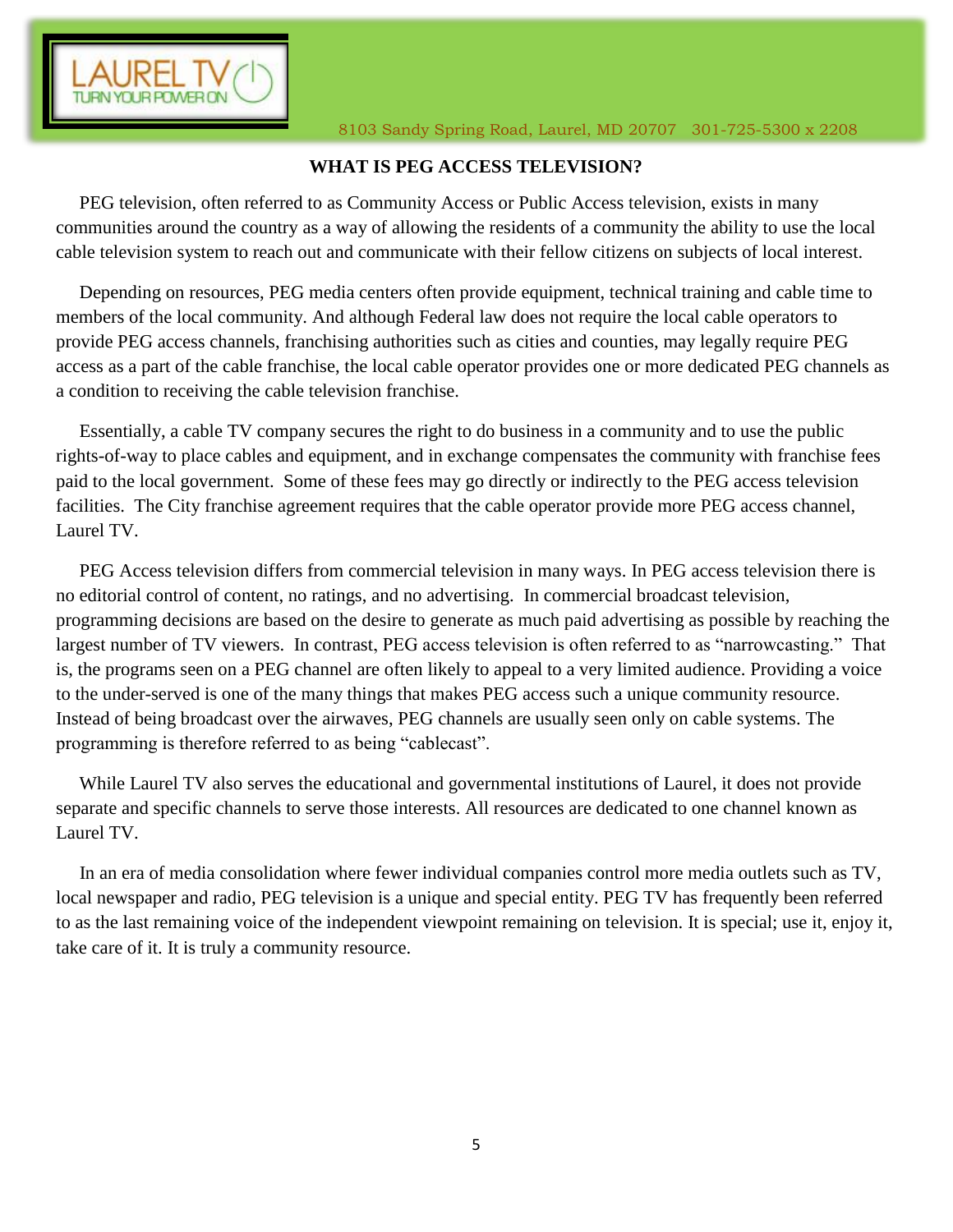

## **USER REQUIREMENTS**

## **1. STATEMENT OF COMPLIANCE**

Before using the facilities of Laurel TV, the scheduling of channel time or operation of any equipment, all persons (producers and volunteers including minors and their parents) are required to fill out a volunteer application, attend an orientation session, read the Laurel TV Policies and Procedures and sign a Statement of Compliance. Failure to sign and adhere to the terms of the Statement of Compliance will result in the forfeiture of privileges to use Laurel TV. The Statement of Compliance is at the end of this guide.

## **2. MEMBERSHIP**

Any individual may become a member of Laurel TV. Members in good standing may enroll in training classes, use Laurel TV facilities and equipment and schedule programs to air on Laurel TV. All members are required to pay an annual membership fee and agree to abide by Laurel TV's policies and procedures which are outlined on the Laurel TV website-Laureltv. or. That is also where you will find the membership options for those producing Laurel TV content and the commercial equipment and studio rental rates for non-Laurel TV productions. (Click on the Membership tab)

#### **3. VOLUNTEER**

Volunteers must complete an application and they will be notified if the application is approved.

To be eligible, volunteers must be:

- Residents of the City of Laurel, or represent an organization or service with specific interests or benefits for Laurel residents.
- Any legal non-profit organization, governmental entity, or institution with an office located in the City of Laurel.
- Any person who is an employee or member of such non-profit organization or institution and who is in agreement with the objectives of LAUREL TV and is involved in a production on behalf of the non-profit organization or institution;
- Students, employees, and faculty of any accredited learning institution.

#### **4. PARENTAL PERMISSION**

Parental permission is required for youths under the age of 18 to work at Laurel TV.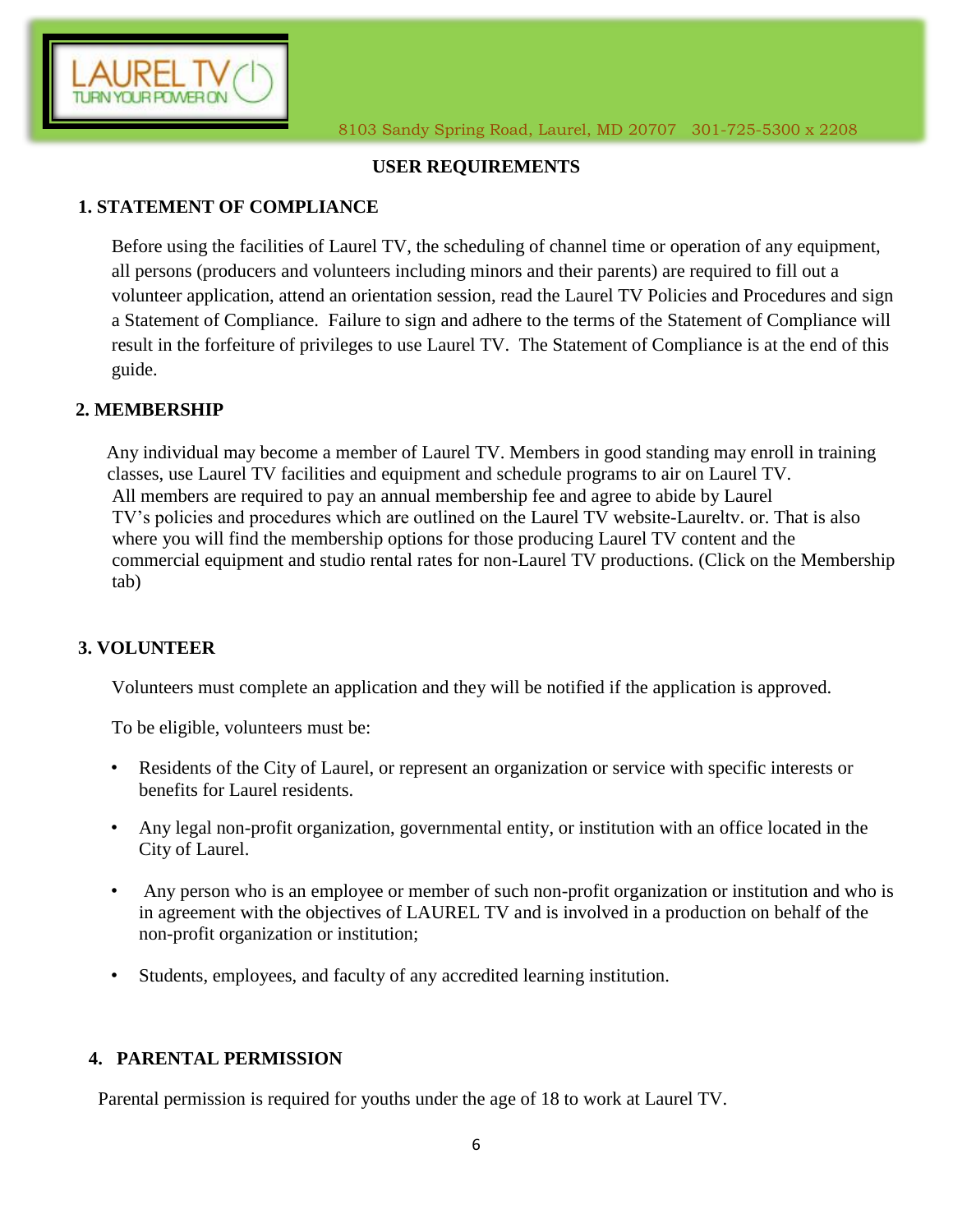

 Minors using Laurel TV must have on file a signed Parental Consent form. The parent or guardian who signs the form assumes all responsibility for any liability arising from the minor's involvement in Laurel TV.

 Minors may work in the studio but portable equipment may only be checked out with the express written permission of a parent or guardian, and also only with the consent of Laurel TV staff.

 Staff may, at its discretion, refuse to permit a minor to use Laurel TV equipment, based on failure to demonstrate sufficient knowledge to safely and properly handle equipment.

# **5. PRODUCER'S RESPONSIBILITIES FOR GUESTS**

Producers must inform their guest(s) regarding arrival time, parking, and entry to the studio and other information from the Laurel TV Policies and Procedures pertinent to the guest(s) appearance. Producers shall meet their guest in the green room prior to show time and brief them on the Laurel TV commercialism policies as covered in these Policies and Procedures and in the pre-production meeting with Laurel TV staff.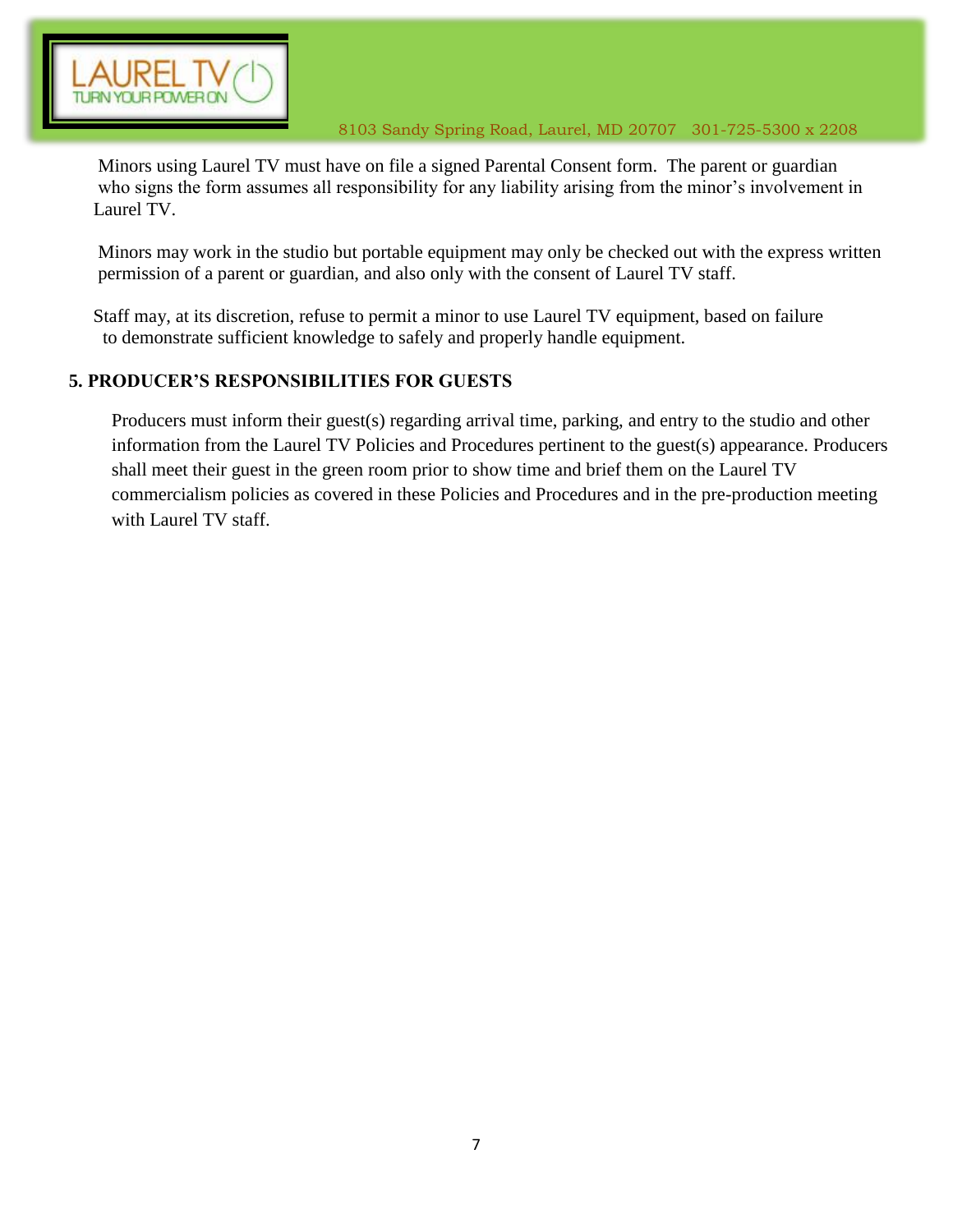

## **LAUREL TV PROGRAMMING**

## **1. PROGRAMMING PRIORITIES**

LAUREL TV specifically wishes to encourage programming designed to meet the general and specific needs the City of Laurel and to reflect the values, wishes, and activities of Laurel and nearby communities*.* Accordingly, LAUREL TV encourages programming of the following nature:

- Programs produced locally involving subjects, events, or people unique to the area.
- Programs for and about communities or groups that are underserved by traditional commercial broadcasting.
- Programs tailored to the needs of the entire area.
- Programs, which are innovative and free from traditional restrictions on length, format or subject.
- Quality programs on subject matter demonstrating educational, artistic or technical excellence or extraordinary effort in the planning, production or editing of the program.

#### **2. CHANNEL ACCESS**

Programming from community producers, non-profit organizations or community groups may be broadcast on Laurel TV. The channel may also air appropriate domain and copyright free programs, videos, and public service announcements.

#### **3. PROGRAM PROPOSALS**

Public access producers shall be required to meet with LAUREL TV staff to review the proposed program and anticipated utilization of LAUREL TV equipment and facilities, and shall complete a program proposal prior to use of media center equipment or facilities. LAUREL TV staff shall provide limited guidance and assistance, upon request, in developing program proposals and planning a production. Members using LAUREL TV facilities, equipment, and playback services do so with the intent of submitting non-commercial programming on LAUREL TV and not for private commercial gain.

#### **4. ASSISTED PRODUCTION**

Laurel TV will provide a professional crew for eligible members in good standing and assist with the production of a quality program.

Volunteers, producers and non-profit organizations are also encouraged to present fully produced or completed programming to Laurel TV.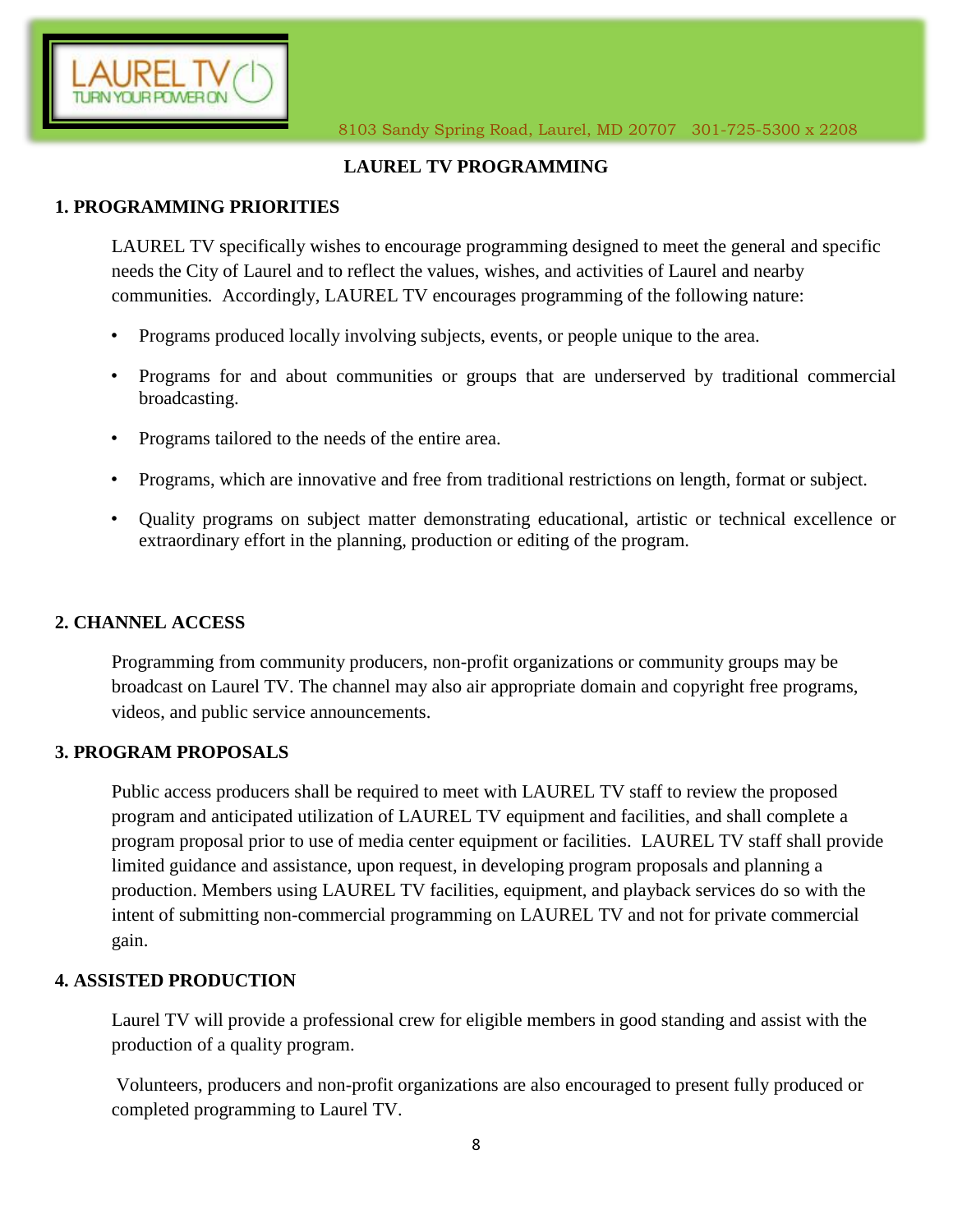

## **5. CONTENT**

LAUREL TV's concern with program content is limited to ensuring that program material does not violate Federal, State, or local law; that all appropriate rights have been obtained; that adult material not suitable for children be scheduled in "safe harbor" hours between Midnight and 5 AM and that LAUREL TV policies and procedures are not violated, including the restriction of content intended for personal commercial gain.

Violations of the above program content guidelines may result in a 3-month suspension of all privileges for the first violation, a six-month suspension for the second and a one-year suspension for the third violation.

## **6. PRIVACY AND RIGHTS**

Producers of public access programs retain all rights to the content of their program. Producers must secure all releases of copyrights, talents, etc. and any other necessary permissions or legal clearances to use materials included in the program prior to its airing. The producer's signature upon a request for playback certifies that the producer assumes full responsibilities for program content, and releases LAUREL TV, the City of Laurel, and its staff from any liability or legal fees and expenses or legal challenge that may be incurred as a result of the cablecasting of the program.

Programming and scheduling of programs will be the responsibility of the designated LAUREL TV staff. Members wishing to submit a program for scheduling will obtain a request for playback and meet with the LAUREL TV staff to determine available dates and times for airing the program.

#### **7. PROGRAMMING STANDARDS**

It is the responsibility of LAUREL TV producers to warrant on their requests for playback that the community access channel is not used for the presentation of:

- any material that is illegal, i.e., content that is not protected by the First Amendment to the United States Constitution, e.g., obscenity, slander, defamation, libel, etc.;
- Any material which constitutes an invasion of the privacy rights of an individual.
- Any material which is a violation of any local, state or federal law;
- Any material presented in violation of copyright, royalty, trademark, literary or motion picture rights, or other ownership rights, or any material submitted without all necessary releases, licenses, or other required permission;
- Any material presented for personal commercial gain.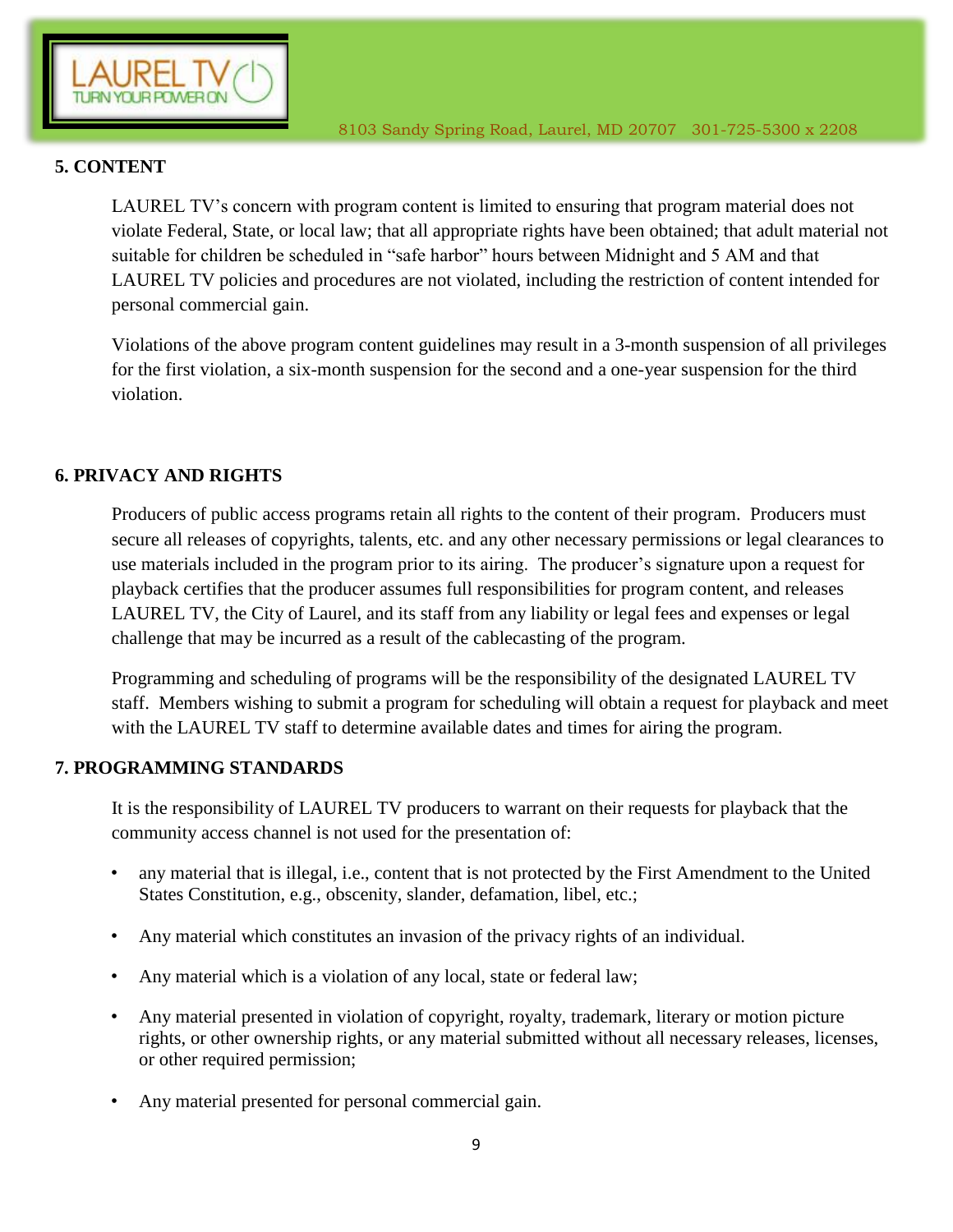

LAUREL TV assumes no liability for programming cablecast on LAUREL TV channels unless specifically authorized. Public Access programming must include a disclaimer in which the Programmer accepts full responsibility for their speech and that the expressed viewpoints of the show are not the viewpoints of LAUREL TV, its staff or the City of Laurel and the program shall hold harmless LAUREL TV, its staff, the City of Laurel, the cable provider(s) on which LAUREL TV programming appears and each franchising authority contracting with LAUREL TV. LAUREL TV staff, upon receiving proper notification, will not cause to be cablecast or re-cablecast programming that is illegal or the subject of legal proceedings until such proceedings are resolved in favor of the producer.

Programs containing material that may be unsuitable for younger audiences will air only in the "safe harbor" hours between Midnight and 5:00 a.m. and must contain a warning and disclaimer prior to first video and all subsequent broadcasts.

# **8. COMMERCIAL CONTENT RESTRICTIONS**

LAUREL TV shall not cablecast nor permit to be cablecast, programs which have commercial content. Commercial content includes, but is not limited to, product placement, advertisement and service designations provided in exchange for value of any kind or nature. This shall not exclude corporate sponsorship recognition for business/professional supporters of LAUREL TV, but such recognition shall be limited to 15 seconds, must not contain calls to action, superlatives, voiceover audio, and must be placed at the end of the program, just prior to the mandatory end-disclaimer.

 Logos, addresses, phone numbers, exterior photos, or websites of sponsors/underwriters are acceptable, provided they conform to the above guidelines.

 Local non-profit organizations producing their own programs or appearing as guests on other programs may mention services and provide contact information. Any fundraising in support of their organizations must be restricted to the final thirty seconds of their programs, prior to the mandatory disclaimer and contact information. In addition, they may promote special fund-raising events and may mention prices for those events in programs, short subjects and on the channel bulletin board. Documentation of their status as a federally taxexempt organization (501-C-3 status) may be required at LAUREL TV's discretion.

Program content cannot promote a for-profit business, a commercial service, or a product offered for sale.

Producers may not charge a fee for personal appearances on LAUREL TV.

# **5. POLITICAL STANDARDS**

Requirements for broadcast licensees and cable operators under the Communications Act and Federal Communications Commission (FCC) rules related to political broadcasting aimed at ensuring fair and reasonable access by political candidates are not directly applicable to public, educational and governmental (PEG) access channels. Therefore, Laurel TV shall treat political programming no differently than any other programming that appears on the channel with several important exceptions.

These exceptions include: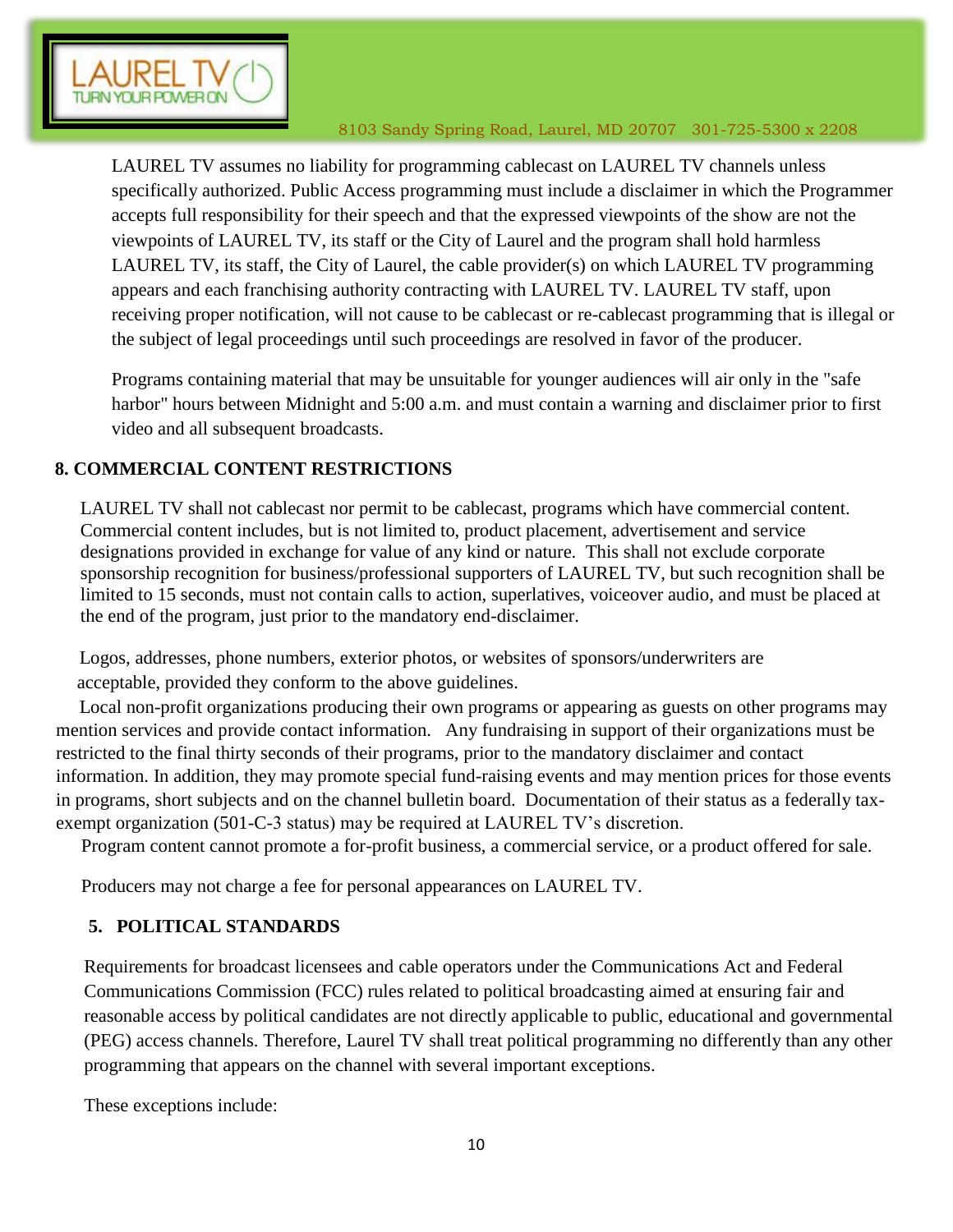- 1. LTV shall not make any special scheduling changes on its channel, including the cancellation or preemption of regularly-scheduled programming in order to accommodate programming that favors or opposes any candidate for public office.
- 2. LTV only provides political programming as candidate forums prior to an election. All candidates are invited to participate.
- 3. LTV is not responsible for any political statements made in programs produced by independent volunteers or producers.
- 4. LTV shall not air programming that favors or opposes any candidate for public office on the day of an election for that office.
- 5. Political programming must carry the following or a similar advisory notice on video and audio tracks: "The content and opinions presented in this program are not those of Laurel TV and this television channel."
- 6. LTV staff may not directly or indirectly participate in or intervene in, any political campaign on behalf of (or in opposition to) any candidate for elective office at a local, state or federal level. This prohibition is not intended to restrict free expression on political matters by individual staff members who are clearly speaking for themselves as individuals. To avoid potential attribution of their comments outside of organization functions, these persons who speak or write in their individual capacity shall clearly indication that their comments are personal and not intended to represent the view of Laurel TV.

Currently Laurel TV does not produce or program political ads. If approached, a decisions would be made by the governing body of the City of Laurel and Laurel TV as to whether to produce or program such an ad. If approved, all candidates would be allowed the same access and time allocation.

# **6. TECHNICAL STANDARDS**

LAUREL TV reserves the right to reject a program not meeting minimum technical standards; however, media which do not carry a stable signal over the cable system or might damage LAUREL TV equipment shall not be used. Only one program may be submitted per medium, except for public service announcements (PSA's). Programs submitted for airing shall have at least 3 seconds of black at the beginning and end of the program to allow for proper processing*.* All programs need to be properly labeled and timed, and shall include all required disclaimers.

## **11. FORMAT**

.

LAUREL TV is able to air programming in mpeg.4 format for HD quality.

## **12. PROMOTION AND SCHEDULING**

Producers are encouraged to promote their programs to build community awareness and support for their local access channel(s).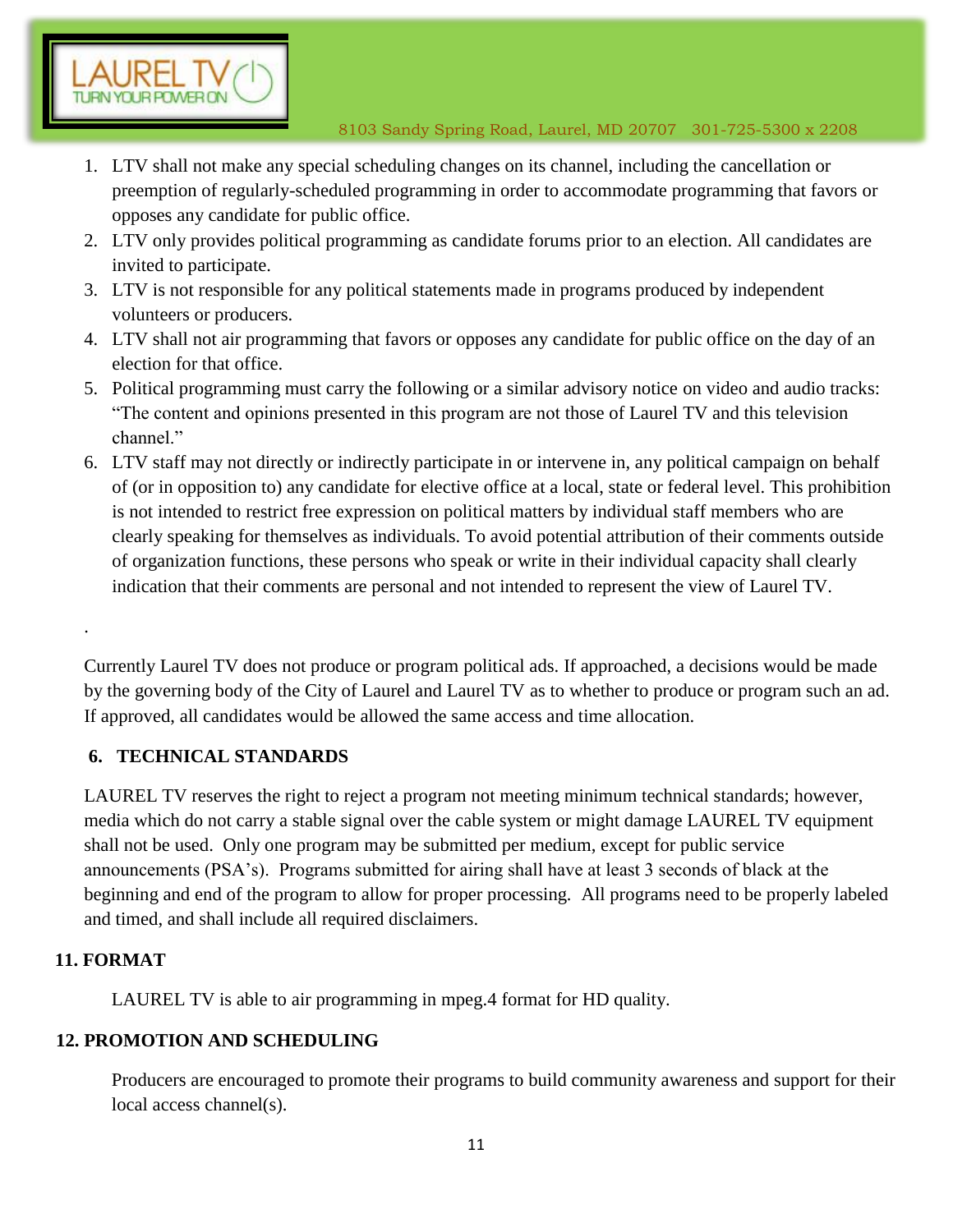

All requests for channel time shall be processed on the appropriate channel on a non-discriminatory basis, depending upon the availability of cablecasting equipment and channel time. Programs produced locally and which address local interests may be given scheduling priority over programs that are produced outside of the City of Laurel.

## **13. PLAYBACK SCHEDULING PROCEDURES**

Programs will be scheduled by staff given time, place and manner criteria applied consistently to all programming. Certain thematic blocks may be established to group programming. Other criteria for grouping may be technical (e.g., live vs. taped), programming source (public, educational, governmental), or age appropriateness.

LAUREL TV staff will assign programs for playback with the goal of presenting a coherent schedule that maximizes fairness and diversity of expression, and which helps fulfill our mission. LAUREL TV serves both producers and viewers and will work to develop schedules that are interesting, timely, logical and beneficial to the community based on the availability of time slots and the need to avoid monopolization or relative over-utilization of the channel. LAUREL TV will reserve ample space for the individual voice, single-issue programs, and other non-series programming.

Programmers may request specific time and day scheduling, subject to availability and in accordance with the above principles.

Series producers will commit to providing programming on a regular basis in order to maintain their time slot. Time slot assignments to series producers may be redistributed according to demand in order to maintain fairness in allocating shared access resources.

#### **14. HIGH-DEMAND PLAYBACK HOURS**

7 PM to 11 PM are high-demand playback hours. Community producers residing in the City of Laurel can request to have their programs air during this period. Time slots are assigned at the discretion of

Laurel TV staff, based on relevance, timeliness, and the overall flow of programming.

#### **15. DISCLAIMERS**

All programming received from public access producers must contain a 10 second or longer disclaimer at the beginning and end of each program submitted and it should include a legible disclaimer similar to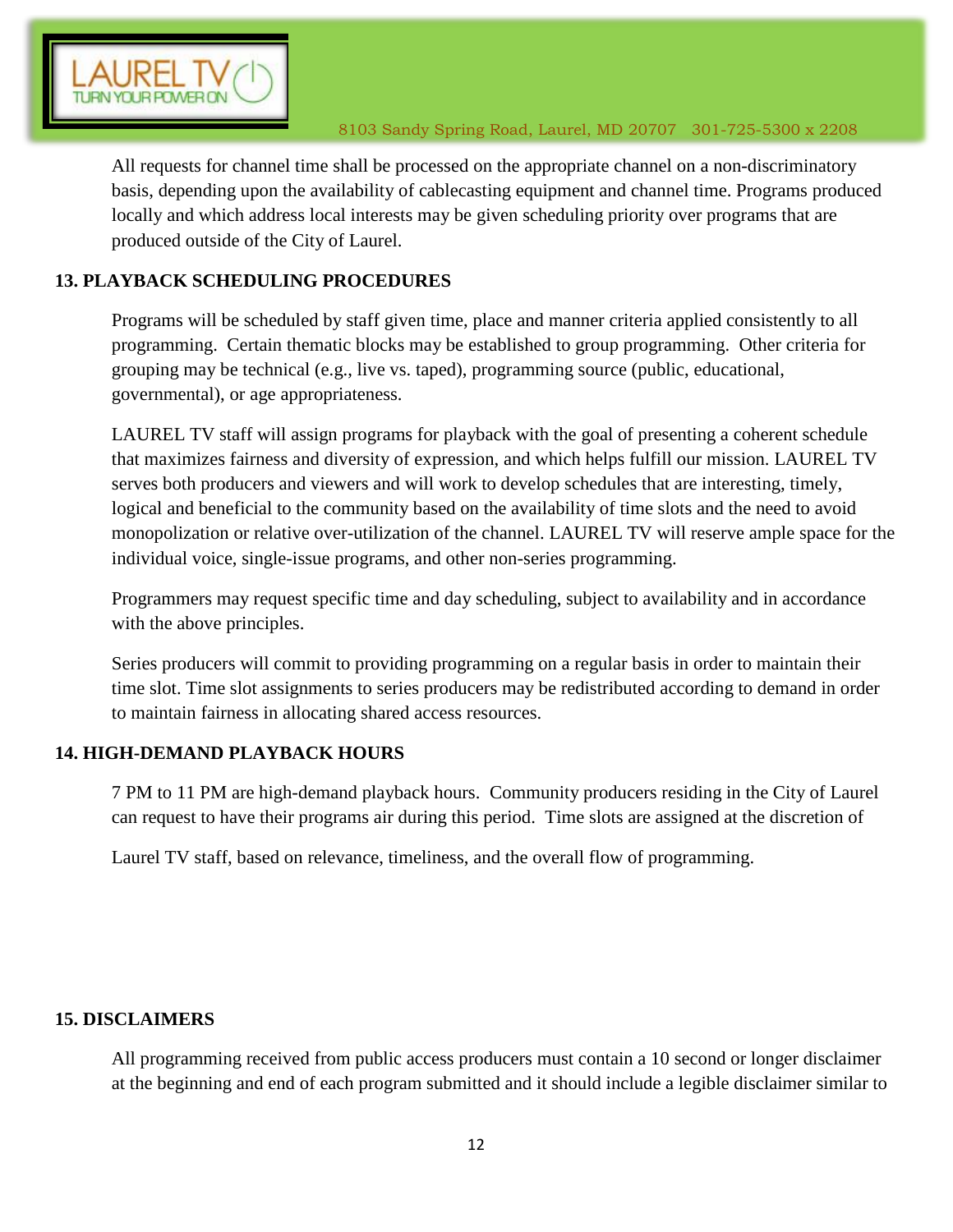

the example below appearing for ten to fifteen seconds at the beginning (immediately prior to first video) and at the end of each and every program:

## **PROGRAMMING DISCLAIMER:**

**The following (or preceding) program is (or was) presented by \_\_\_\_\_\_\_\_\_\_\_\_\_\_\_\_\_\_\_ who is wholly responsible for the content. The producer acknowledges that this program does not express the views of the City of Laurel or Laurel TV, your cable television service provider. For more information on this program, contact** at the set of  $\alpha$  at  $\alpha$ 

**(Optional: Copyright 20\_\_)** 

## **16. SATELLITE DOWNLINKING**

Due to capacity issues, satellite downlinking of programs by client request is not practical at this time.

## **17. STAFF LIMITATIONS**

To avoid the appearance of a conflict of interest, LAUREL TV staff members are not allowed to accept a fee for working on client programs. Similarly, to conform to state and local labor laws, LAUREL TV staff are not allowed to volunteer their time on content produced by outside contractors, producers or volunteers content produced except during training sessions or while acting in a production advisor capacity.

Staff members may participate in productions for a fee if the following conditions are met:

- 1. The production is on behalf of a nonprofit organization.
- 2. The production will result in a program that will be cablecast on one of the LAUREL TV channels.
- 3. All fees collected will be directed to the LAUREL TV annual budget.
- 4. There will be a written agreement between LAUREL TV and the participating nonprofit that will delineate the responsibilities of both parties and the fee to be charged.
- 5. The City Administrator's Office signs off on the staff member's appearance in the production.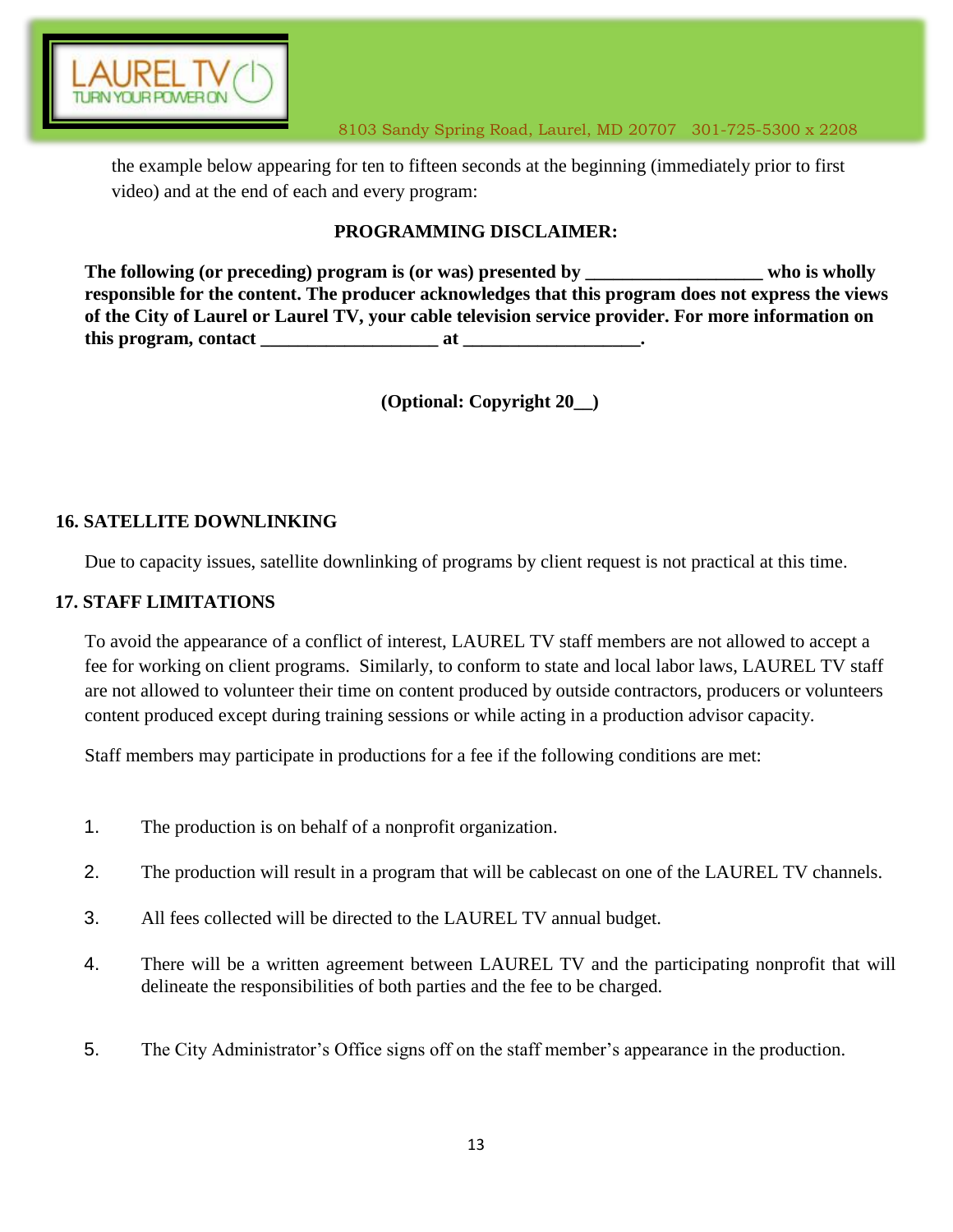

#### **18. EQUIPMENT USAGE RESTRICTIONS**

Equipment, facilities and resources of LAUREL TV are primarily intended to be in support of programs that will appear on one of LAUREL TV's cable channels. However, the facilities and equipment are available to rent for non-Laurel TV programs. ( See the Become a Member section of the laureltv.org website).

## **EQUIPMENT AND FACILITIES**

#### **1. CONDITIONS FOR USE**

LAUREL TV studio equipment and facilities are available members, volunteers, and individual producers who:

- have completed the necessary one-one-one training sessions or can demonstrate prior training and have familiarity with the equipment and its uses
- have read this Policies and Procedures guide and have signed the Statement of Compliance;
- Have a picture ID to establish identity*.*

Parties using LAUREL TV studio equipment shall be held financially responsible for the replacement costs of any damaged, lost, or broken studio equipment that occurs during their use.

Only LAUREL TV staff is authorized to use City of Laurel telephones and computers without permission...

#### **2. STUDIO RESERVATIONS**

The LAUREL TV studio is available to members to tape or air live productions on a pre-scheduled basis. Reservations for use of the studio are made on a non-discriminatory basis. New members shall meet with a staff person to reserve the facility and go over the proposed program. An additional appointment may be scheduled, if necessary, to assure full understanding and familiarity with studio equipment.

Changes in studio reservations should be made in advance and with approval of LAUREL TV staff.

The producer and crew shall report to the studio at the scheduled production time and complete the wrap-up and clean-up of the studio within thirty minutes following the production. Producers are responsible for ensuring that crewmembers secure all production equipment, clean up and return the studio to condition it was in when they arrived as directed by LAUREL TV staff after completion of their production time. Failure to abide by these rules and timetables may result in a delay of production.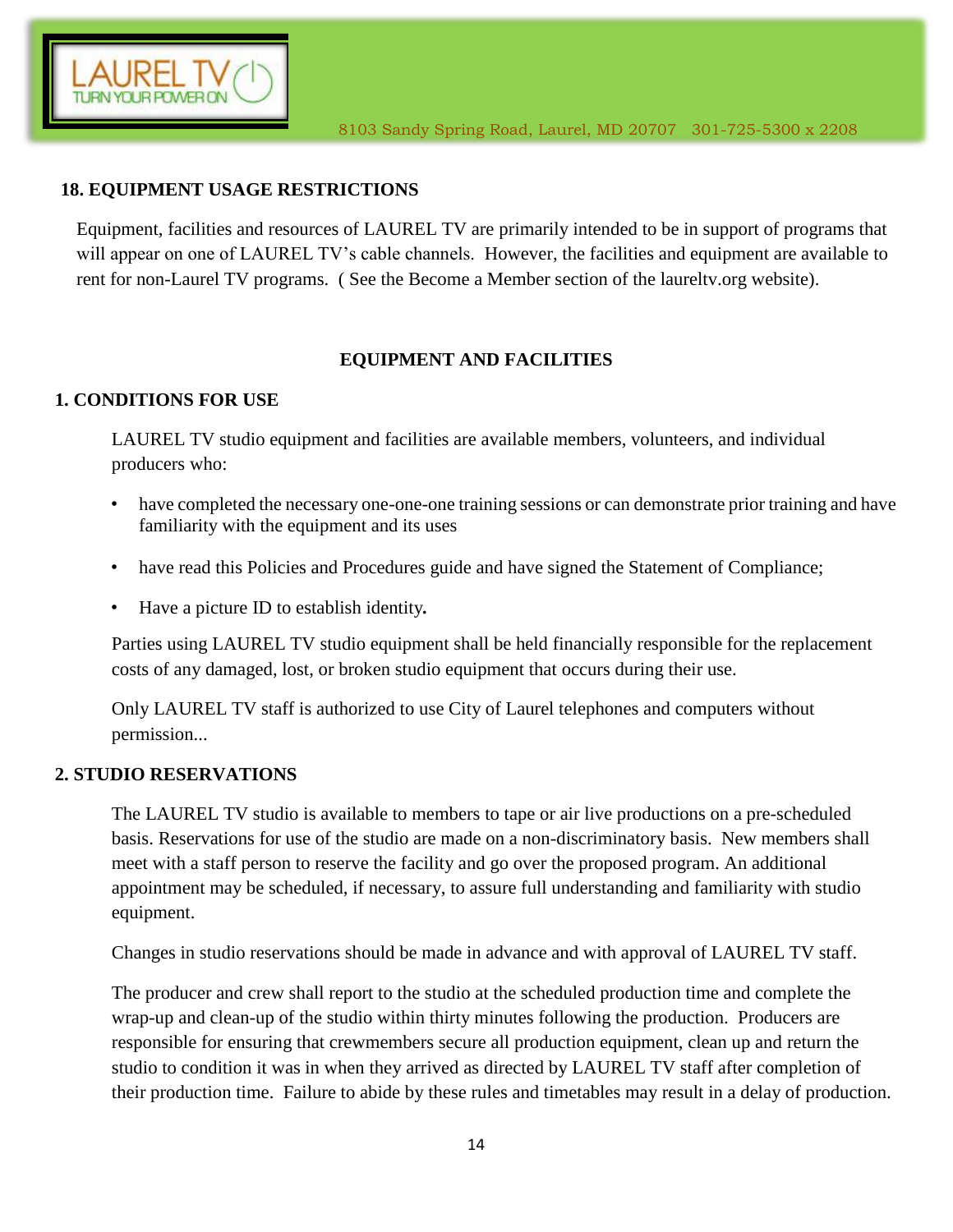

The LAUREL TV producer/host making the reservation shall be responsible for assuring that any persons participating in the use of LAUREL TV facilities/equipment are qualified LAUREL TV members and that all rules regarding facility usage are followed. Failure to do so shall result in a suspension of privileges.

The studio is to be used "as is." Use of additional technical components or arrangements requiring rewiring or reconfiguring must be cleared in advance by a Laurel TV staff member. The program producer must provide all props and set pieces beyond those furnished by LAUREL TV.

## **3. CANCELLATIONS/LATE RETURN SANCTIONS**

LAUREL TV producers are required to provide prior notice of cancellation for reserved studio, editing time or remote equipment. Repeated failure to provide prior notice may result in a suspension or loss of LAUREL TV privileges.

# **4. EQUIPMENT CHECKOUT**

A copy of the Equipment Checkout Form for gear that will be used outside the studio will be provided to volunteers who have completed a Laurel TV application and had their training verified by a Staff member. The form must list the name of each piece of equipment. Any malfunction or surface damage to the equipment, at the time of checkout will be noted on the agreement and initialed by the borrower and LTV staff.

By signing the completed form, you are accepting financial responsibility for any equipment that is damaged or lost while in your possession.

If a member fails to pick up equipment at the assigned hour or fails to notify the studio of a possible delay, that equipment or studio time may be assigned to another member after 30 minutes.

## I. CHECKOUT TIMES

Portable equipment may be picked up during regular business hours. Contact the LAUREL TV staff to schedule checkout.

# II. LIMITATIONS

a. All checkout equipment is available for a maximum of 24 hours, or the next business day. Extended checkouts must receive prior approval from LAUREL TV staff.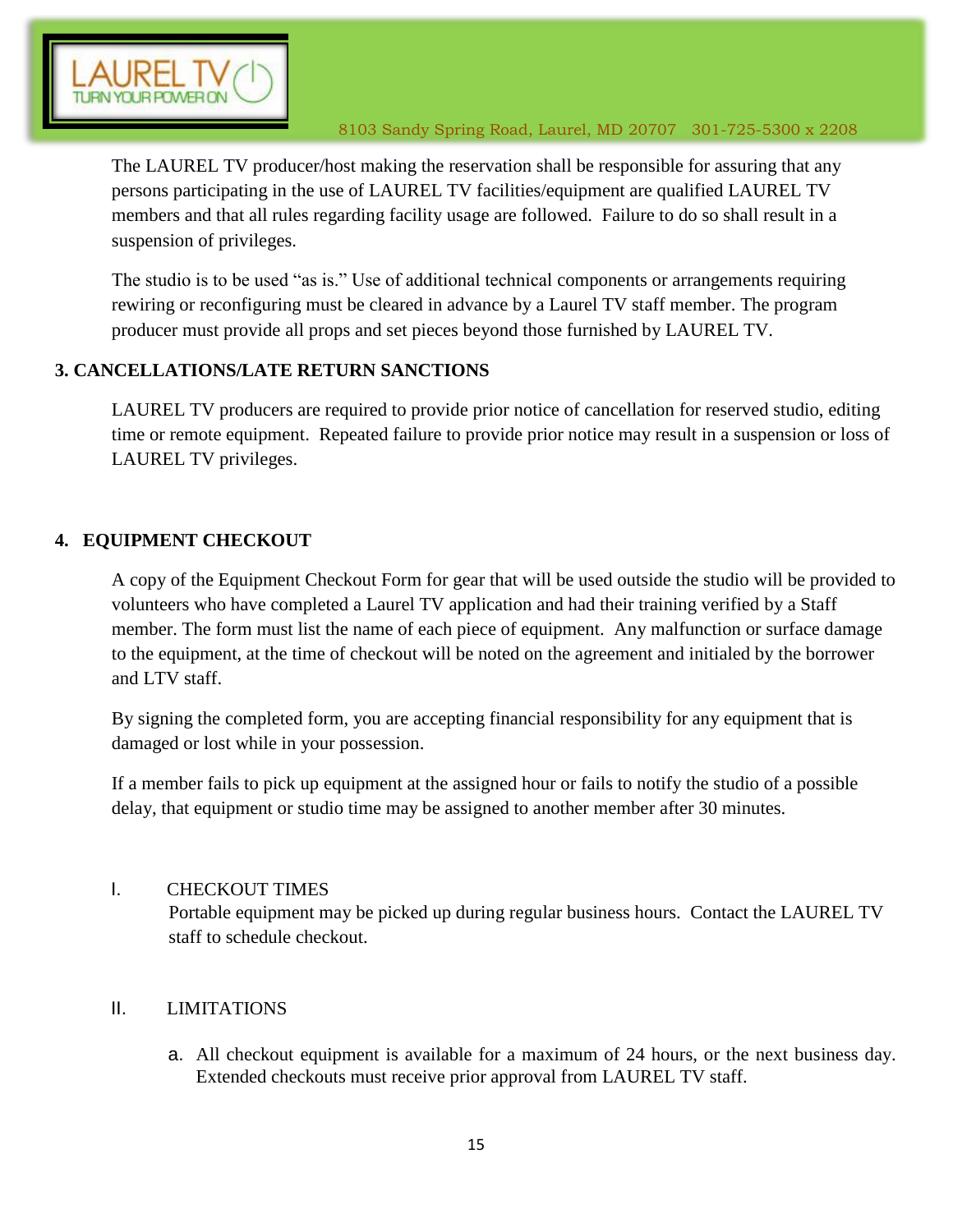

b. Portable equipment may not be available for checkout while training is in session or during the maintenance of such equipment.

## **5. EQUIPMENT CHECK-IN**

Volunteers must return video field production equipment undamaged and on time to LAUREL TV staff. The user will have ten days to work out an agreement with the Communications Director to reimburse LAUREL TV for expenditures required to repair or replace damaged or lost equipment. The right to use equipment and facilities is suspended during this period.

#### **6. EDITING EQUIPMENT**

Editing equipment may be available during LAUREL TV business hours, but edit sessions must be scheduled in advance.

## **7. COMMUNITY BULLETIN BOARD**

Legal non-profit organizations in the City of Laurel may submit flyers and pdf's for cablecast on the LAUREL TV Community Bulletin Board. Staff must approve other messages. Messages may include information regarding services or events presented by non-profit groups and/or approved cultural or educational organizations.

## **LAUREL TV FACILITY RULES OF CONDUCT**

The following rules of conduct are in place to help provide a safe, healthy and comfortable environment for all LAUREL TV staff, users, and volunteers while in the facility. Individuals who violate the rules shall not be allowed to remain on the premises and may be subject to further sanctions, the minimal of which shall be a suspension of facility privileges for 30 days.

- Put studio props and station equipment back where you found it. Tidy up common areas used during your production time, including the Green Room, edit suites, and control room.
- Phones, fax machine, copier, and office computers are for the use of staff only. If you need to receive or make a phone call, please inform and obtain permission from an available staff member.
- No smoking is allowed in the building or within 20 feet of the entrance of the building at any time. Food and drink are allowed only in designated areas and never in the editing suites or control room.
- Only authorized personnel are allowed in the Equipment Room and Master Control Area.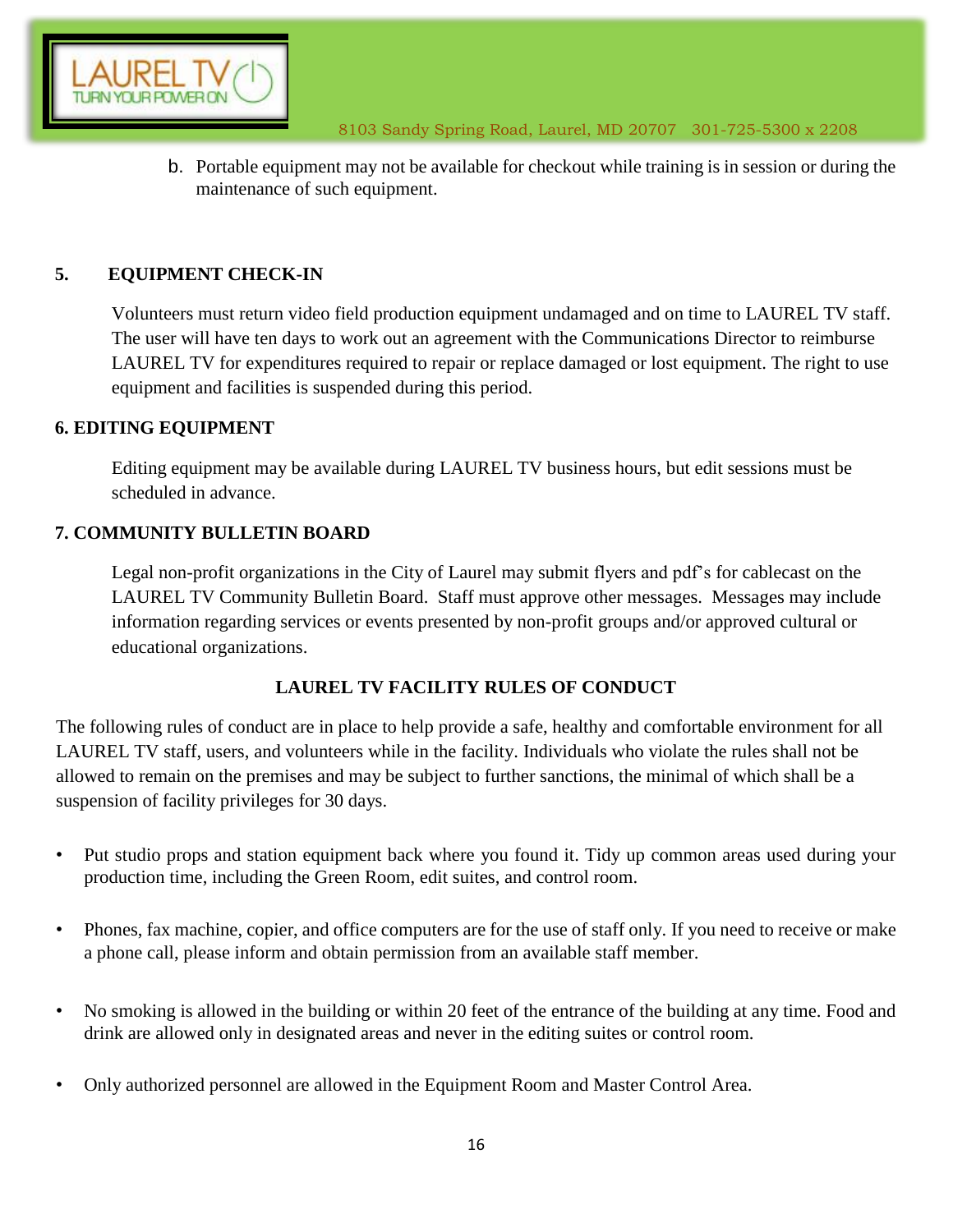

- Under no circumstances are members allowed to re-engineer equipment configurations.
- Producers and guests shall abide by all pertinent fire and safety codes and other rules and regulations as may be posted at LAUREL TV facilities.
- With the exception of sealed alcoholic beverage used as props or for fundraising purposes, alcoholic beverages are not allowed in the facility.
- Hair and fur from animals can damage sensitive video editing equipment. Pets and animals used in member productions are not allowed in the editing suites or control room.
- Use of LAUREL TV's name and logo is prohibited except as authorized by LAUREL TV.
- LAUREL TV equipment and facilities are to be used for making programs that will be shown on LAUREL TV channels and in other non-commercial contexts.

## **SANCTIONS**

#### **Minor Violations**

• Not adhering to any of the above rules of conduct could result in action ranging from a warning to suspension of privileges to use Laurel TV equipment or facilities.

#### **Major Violations**

- Use, possession, or distribution of weapons, illegal drugs or controlled substances on the premises is prohibited, except by Public Safety Officers with prior approval.
- LAUREL TV does not tolerate threatening, harassing, or verbal abuse of any kind by any person, employee, access user or third party. No person shall have the authority, whether expressed, actual, apparent or implied, to commit any harassment, including, but not limited to sexual or verbal harassment to staff, members, users, community members, or other persons at LAUREL TV facilities. Harassment of a verbal, physical, visual or sexual nature will not be tolerated at LAUREL TV. Nudity is strictly prohibited at LAUREL TV facilities, even during productions.

Not adhering to the above will be considered a major violation and will result in automatics suspension of LAUREL TV privileges.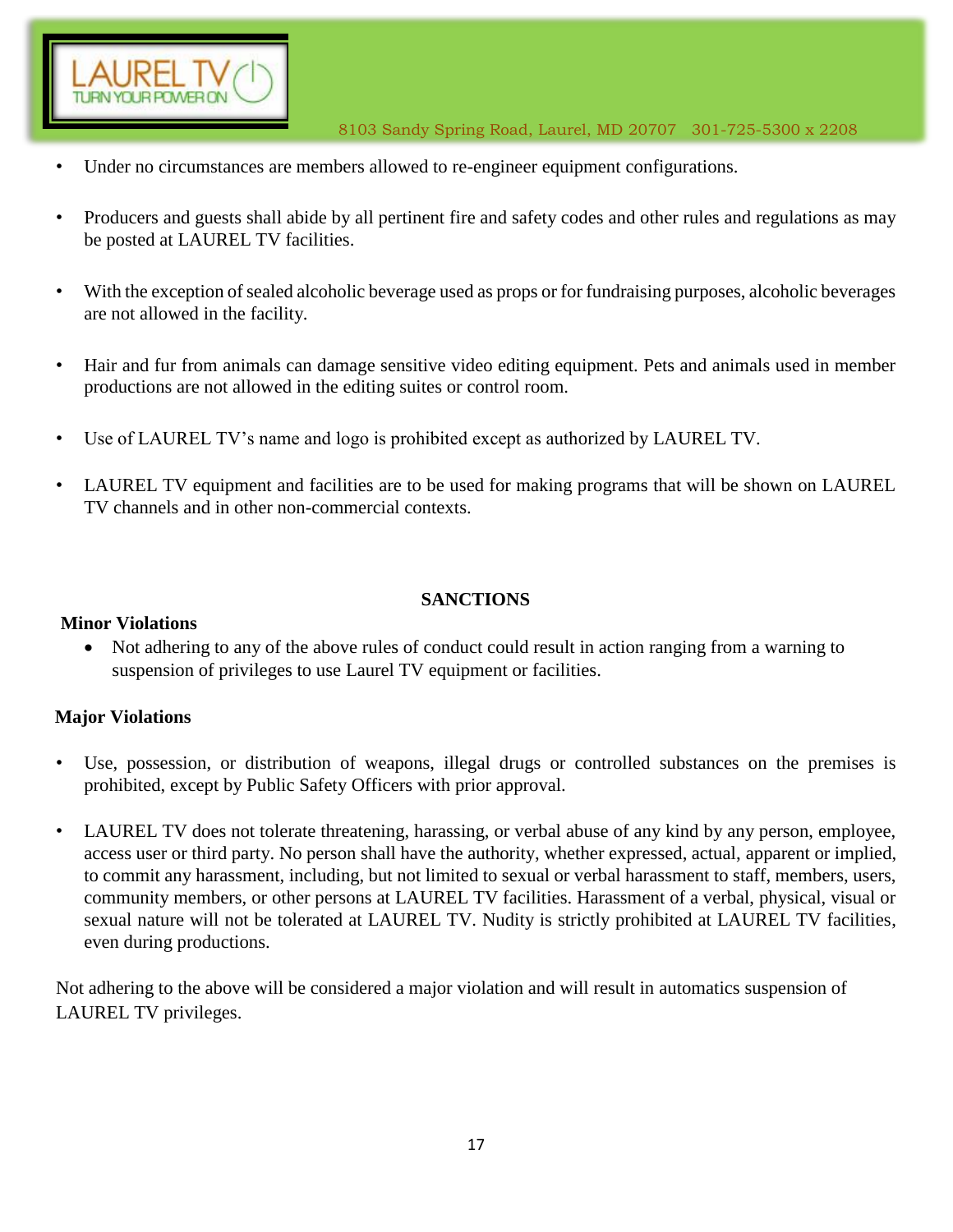

# **APPEAL OF SANCTIONS**

Volunteers or Independent producers who feel they have been unfairly denied access to Laurel TV facilities have ten days after the action in question to file a written appeal to the City Administrator. The CA will meet with all involved parties, including LTV staff, and render a decision within 30 days after the appeal is filed.